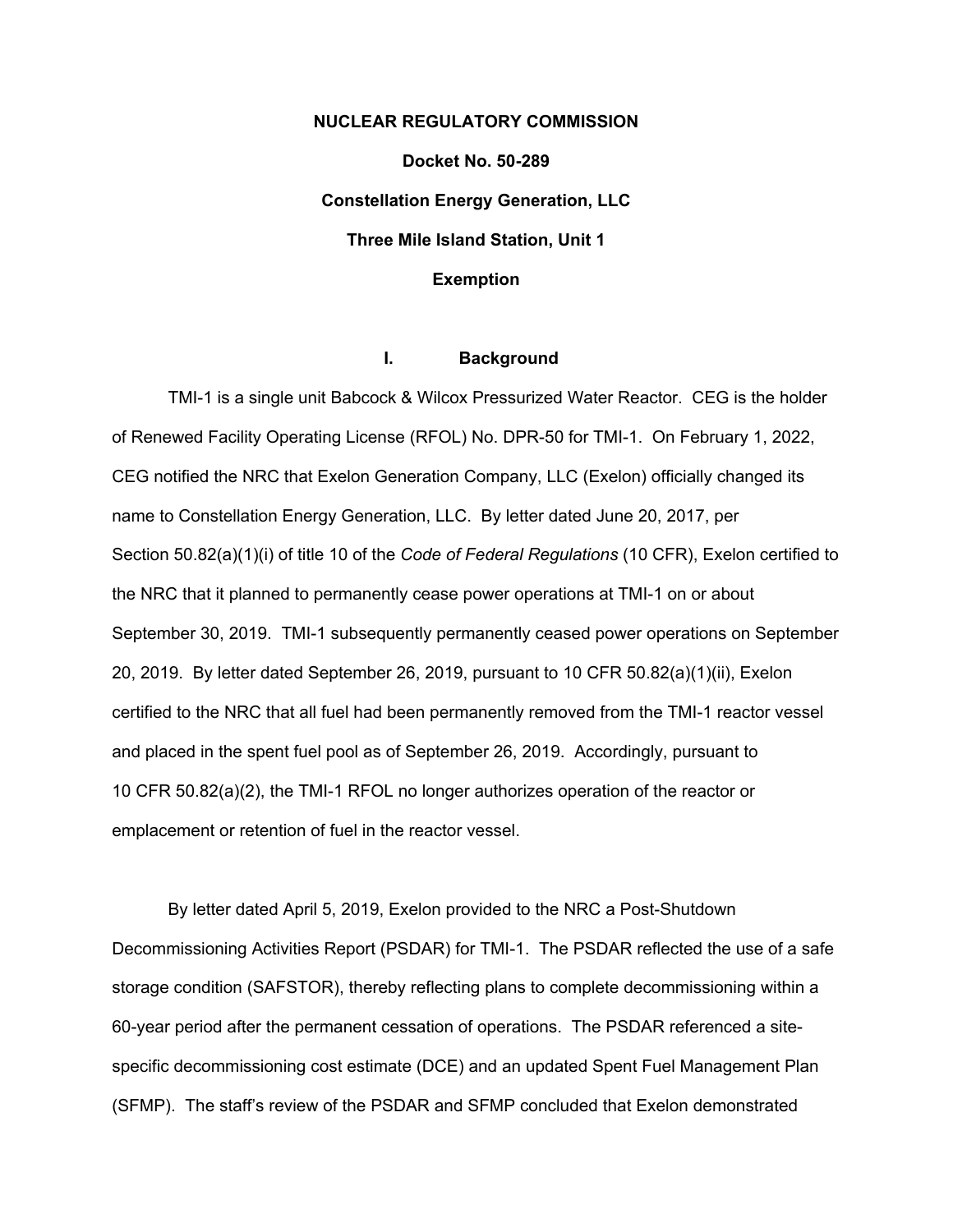reasonable assurance that funding will be available to decommission TMI-1 pursuant to the SAFSTOR method and that the activities and associated costs of the TMI-1 SFMP appear reasonable. Exelon previously received an exemption from 10 CFR 50.82(a)(8)(i)(A) and 10 CFR 50.75(h)(1)(iv) that allows use of the TMI-1 DTF for spent fuel management at TMI-1.

## **II. Request/Action**

By letter dated May 20, 2021, the licensee, pursuant to 10 CFR 50.12, "Specific exemptions," submitted a request for exemption from the specific requirements of 10 CFR 50.82(a)(8)(i)(A) and 50.75(h)(1)(iv). The exemptions from 10 CFR 50.82(a)(8)(i)(A) and 10 CFR 50.75(h)(1)(iv) would permit CEG to make withdrawals from the TMI-1 DTF for site restoration activities at TMI-1. The exemption from 10 CFR 50.75(h)(1)(iv) would also permit the licensee to make these withdrawals without prior notification to the NRC, similar to withdrawals for decommissioning activities made in accordance with 10 CFR 50.82(a)(8).

The funds within the TMI-1 DTF were collected in compliance with the 10 CFR 50.75, "Reporting and recordkeeping for decommissioning planning," financial requirements while TMI-1 was operating. The exemption request included a cash-flow analysis reflecting the balance of funds within the DTF throughout the decommissioning period, ending the year of license termination in 2081. The requirements of 10 CFR 50.82(a)(8)(i)(A) restrict the use of DTF withdrawals to expenses related to legitimate decommissioning activities consistent with the definition of decommissioning in 10 CFR 50.2, "Definitions." The definition of "decommission" in 10 CFR 50.2 is: to remove a facility or site safely from service and reduce residual radioactivity to a level that permits— (1) Release of the property for unrestricted use and termination of the license; or (2) Release of the property under restricted conditions and termination of the license. This definition does not include activities associated with spent fuel management and site restoration activities. The requirements of 10 CFR 50.75(h)(1)(iv) also restrict the use of DTF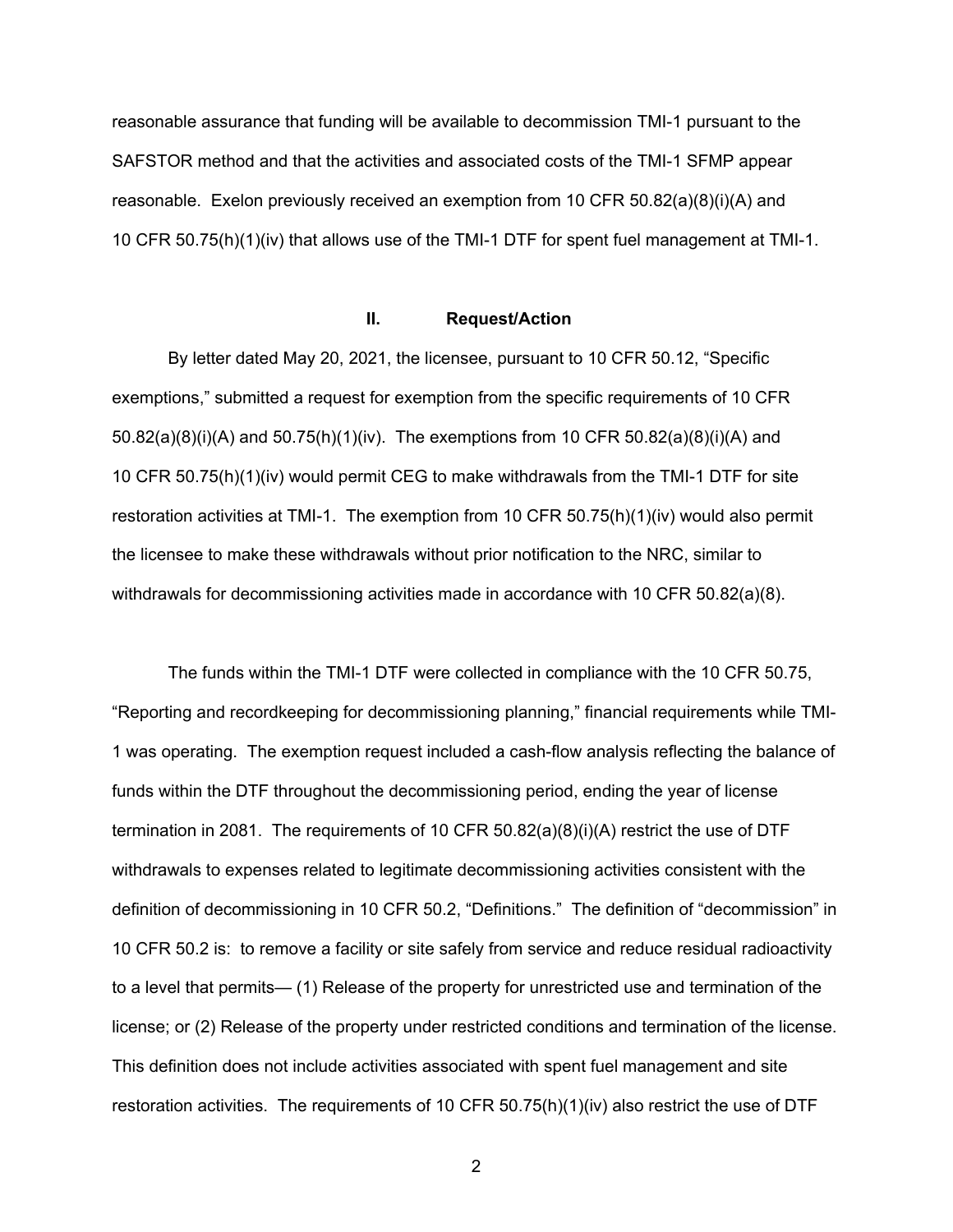disbursements (other than for ordinary administrative costs and other incidental expenses of the fund in connection with the operation of the fund) to decommissioning expenses until final radiological decommissioning is completed. Therefore, an exemption from 10 CFR 50.82(a)(8)(i)(A) and 10 CFR 50.75(h)(1)(iv) is needed to allow CEG to use funds from the TMI-1 DTF for site restoration activities at TMI-1.

The requirements of 10 CFR 50.75(h)(1)(iv) further provide that, except for withdrawals being made under 10 CFR 50.82(a)(8) or for payments of ordinary administrative costs and other incidental expenses of the fund in connection with the operation of the fund, no disbursement may be made from the DTF without written notice to the NRC at least 30 working days in advance. Therefore, an exemption from 10 CFR  $50.75(h)(1)(iv)$  is also needed to allow CEG to use funds from the TMI-1 DTF for site restoration activities at TMI-1 without prior NRC notification.

The licensee has concluded that 10 CFR  $50.82(a)(8)(i)(A)$  and 10 CFR  $50.75(h)(1)(iv)$ would prohibit use of DTFs for activities related to site restoration prior to completion of radiological decommissioning. The licensee anticipates maintaining TMI-1 in SAFSTOR for an extended period prior to completion of radiological decommissioning. This will allow radioactive decay to occur, thereby reducing the quantity of contamination and radioactivity that must be disposed of during the decontamination and dismantlement process as well as reducing the associated occupational exposure. Exemptions from 10 CFR 50.82(a)(8)(i)(A) and 10 CFR 50.75(h)(1)(iv) are requested to allow the licensee to withdraw and use funds from the DTF for site restoration activities. The exemptions would cover all site restoration activities at TMI-1.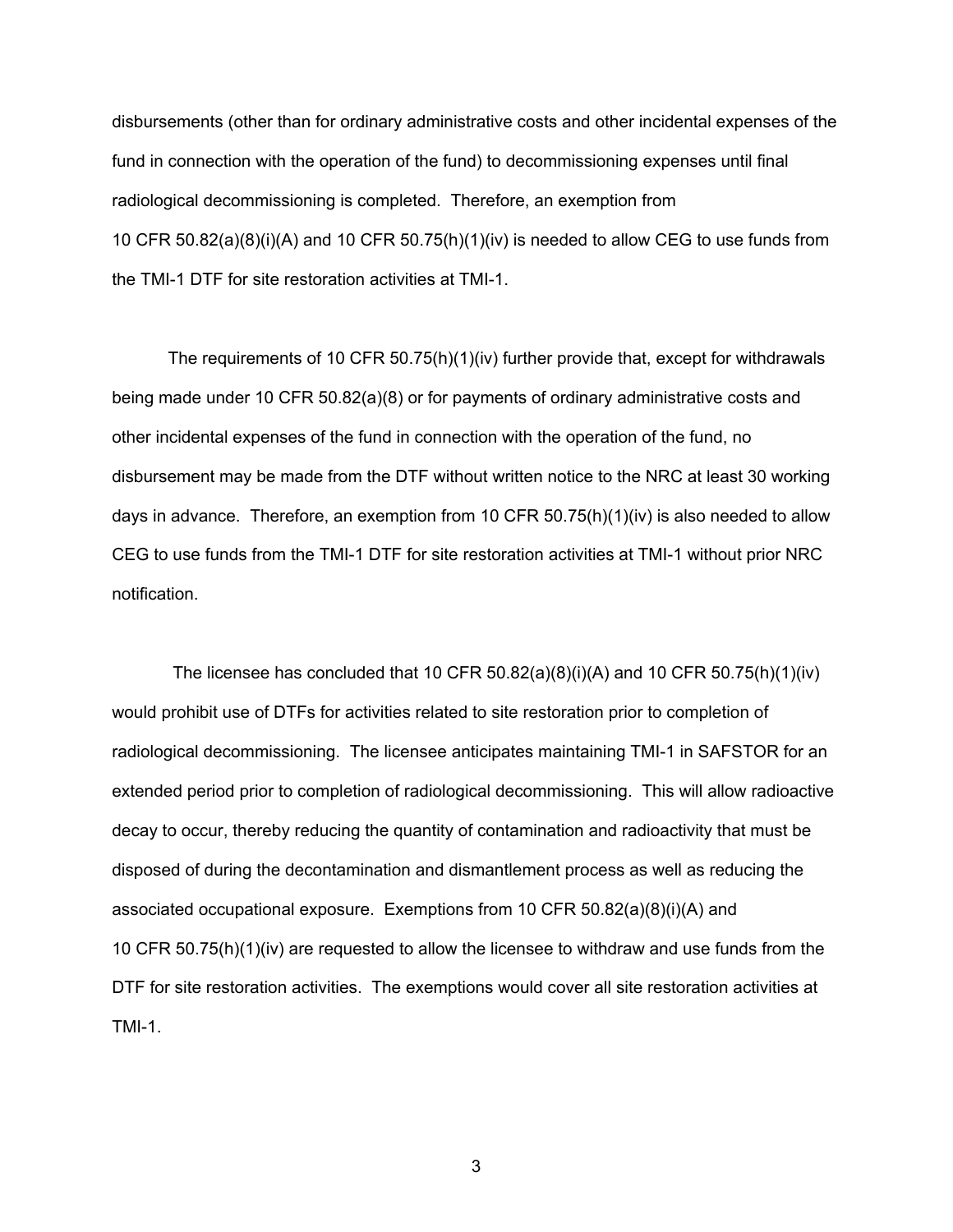## **III. Discussion**

#### **A. The Exemption is Authorized by Law**

The requested exemption from 10 CFR  $50.82(a)(8)(i)(A)$  and 10 CFR  $50.75(h)(1)(iv)$ would allow CEG to use a portion of the funds from the TMI-1 DTF for site restoration activities at TMI-1 without prior notice to the NRC in the same manner that withdrawals are made under 10 CFR 50.82(a)(8) for decommissioning activities. As previously stated, 10 CFR 50.12 allows the NRC to grant exemptions from the requirements of 10 CFR Part 50 when the exemptions are authorized by law. The NRC staff has determined that granting CEG's proposed exemption will not result in a violation of the Atomic Energy Act of 1954, as amended, or the Commission's regulations. Therefore, the exemption is authorized by law.

#### **B. The Exemption Presents no Undue Risk to Public Health and Safety**

The underlying purpose of 10 CFR  $50.82(a)(8)(i)(A)$  and 10 CFR  $50.75(h)(1)(iv)$  is to provide reasonable assurance that adequate funds will be available for the radiological decommissioning of power reactors. Based on schedules, costs, and funding contained in the PSDAR, DCE, SFMP, and exemption request, and the NRC staff's independent review of this information, use of a portion of the TMI-1 DTF for site restoration activities at TMI-1 will not adversely impact the licensee's ability to complete radiological decommissioning within 60 years and terminate the TMI-1 license.

Furthermore, an exemption from 10 CFR 50.75(h)(1)(iv) to allow the licensee to make withdrawals from the TMI-1 DTF for site restoration activities at TMI-1 without prior written notification to the NRC will not affect the sufficiency of funds in the DTF to accomplish radiological decommissioning because such withdrawals remain constrained by the provisions of 10 CFR 50.82(a)(8)(i)(B)-(C) and are reviewable under the annual reporting requirements of 10 CFR 50.82(a)(8)(v)-(vii).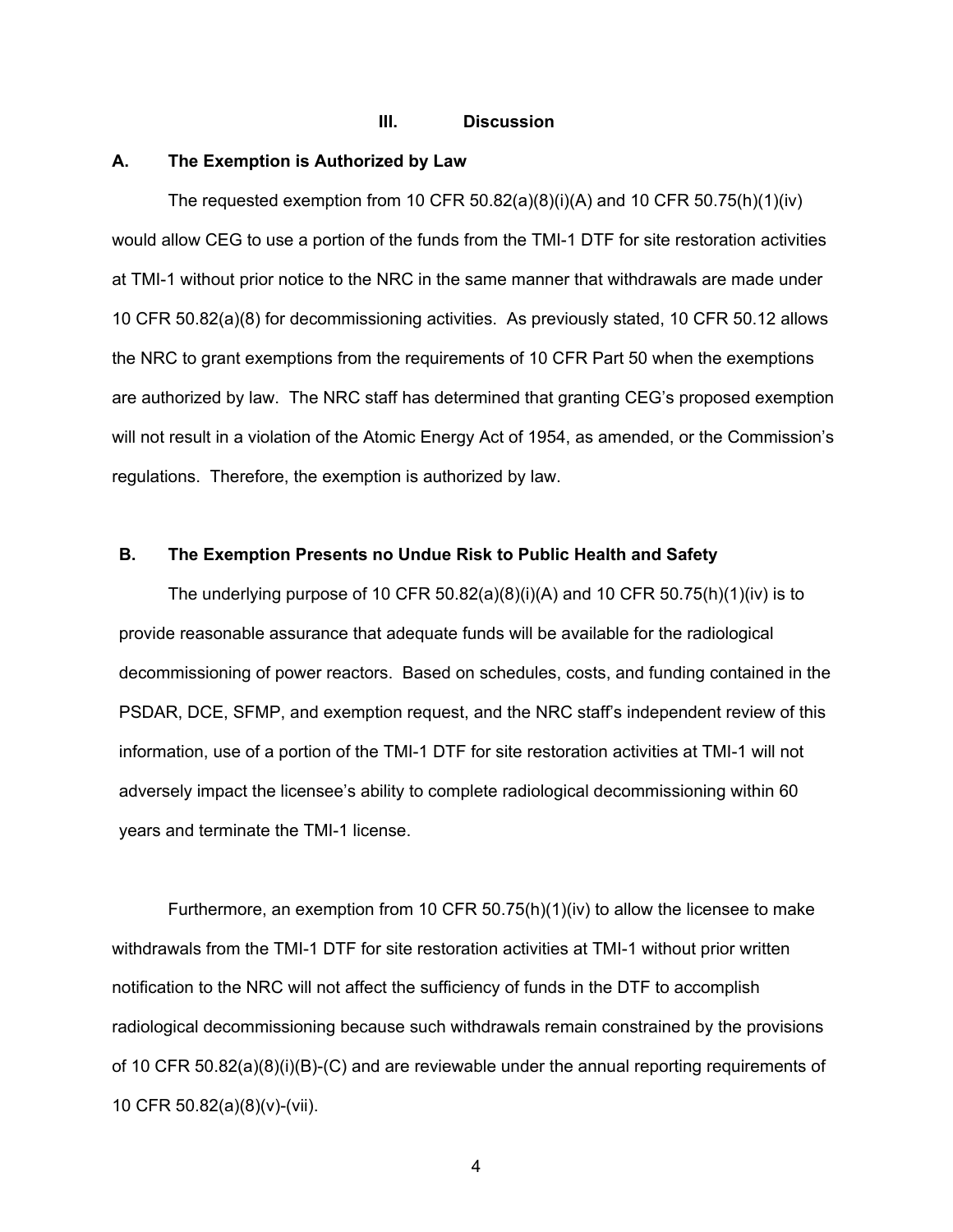There are no new accident precursors created by using the TMI-1 DTF in the proposed manner. Thus, the probability of postulated accidents is not increased. Also, the consequences of postulated accidents are not increased. No changes are being made in the types or amounts of effluents that may be released offsite. There is no significant increase in occupational or public radiation exposure. The requested exemption would not diminish the effectiveness of other regulations that ensure the available funding for decommissioning, including 10 CFR 50.82(a)(6), which prohibits licensees from performing any decommissioning activities that could foreclose unrestricted release of the site, result in significant environmental impacts not previously reviewed, or result in there no longer being reasonable assurance that adequate funds will be available for decommissioning. Therefore, the requested exemption will not present an undue risk to the public health and safety.

# **C. The Exemption is Consistent with the Common Defense and Security**

The requested exemption would allow the licensee to use funds from the TMI-1 DTF for site restoration activities at TMI-1. This change to enable the use of a portion of the funds from the DTF for site restoration activities has no relation to security issues. Therefore, the common defense and security is not impacted by the requested exemption.

# **D. Special Circumstances**

Special circumstances, in accordance with 10 CFR 50.12(a)(2)(ii), are present whenever application of the regulation in the particular circumstances is not necessary to achieve the underlying purpose of the regulation.

The underlying purpose of 10 CFR  $50.82(a)(8)(i)(A)$  and 10 CFR  $50.75(h)(1)(iv)$ , which restrict withdrawals from DTFs to expenses for radiological decommissioning activities, is to provide reasonable assurance that adequate funds will be available for radiological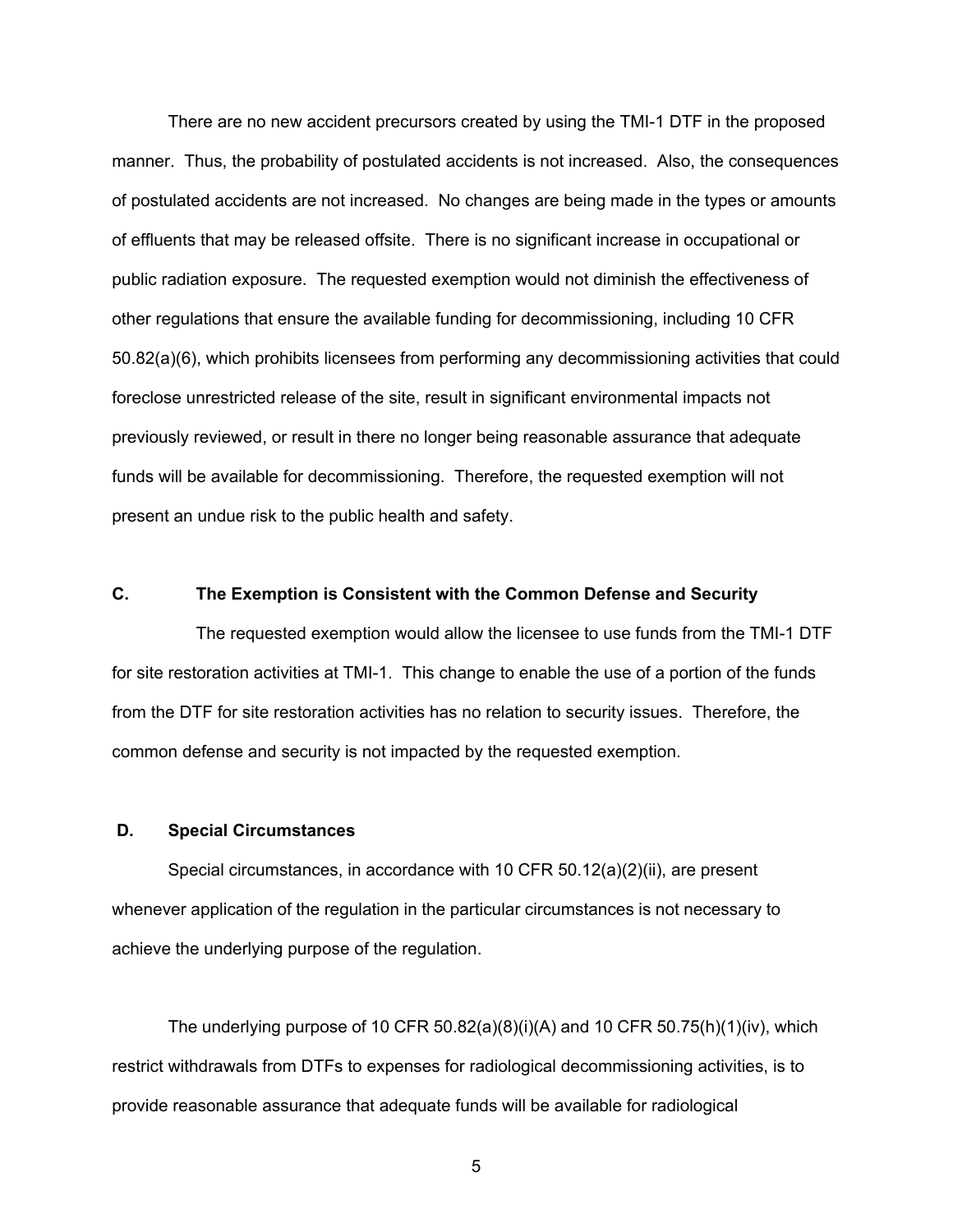decommissioning of power reactors and license termination. Strict application of these requirements would prohibit the withdrawal of funds from the TMI-1 DTF for activities other than radiological decommissioning activities at TMI-1, such as for site restoration activities, until final radiological decommissioning at TMI-1 has been completed.

However, the NRC staff's review of the exemption request, including consideration of the information in the PSDAR, DCE, SFMP, and the annual DTF certification reports and the staff's independent analysis, found that reasonable assurance exists that adequate funds will be available in the TMI-1 DTF to complete decommissioning and terminate the TMI-1 license, with excess funding available to pay for site restoration activities within the scope of the exemption request.

The staff's cash-flow analysis projects that the TMI-1 DTF will contain approximately \$253.7 million at the end of license termination activities in 2081 (using a 2 percent real rate of return as allowed by 10 CFR  $50.75(e)(1)(ii)$ , considering its use for payment of spent fuel management throughout the 60-year decommissioning period (as approved by a previous exemption) and its use for the site restoration activities within the scope of the current exemption request. This analysis aligns with the cash-flow analysis provided by the licensee in its exemption request.

As presented in Table 2 of the exemption request, the beginning DTF balance was the December 31, 2020, DTF value (\$742,497k) less the 2020 site radiological decommissioning costs (\$14,663k) and the 2018, 2019, and 2020 spent fuel management costs (\$54,673k) that were not yet reimbursed as of December 31, 2020. The staff's cash-flow analysis estimates that the licensee projected costs for radiological decommissioning to be approximately \$977.5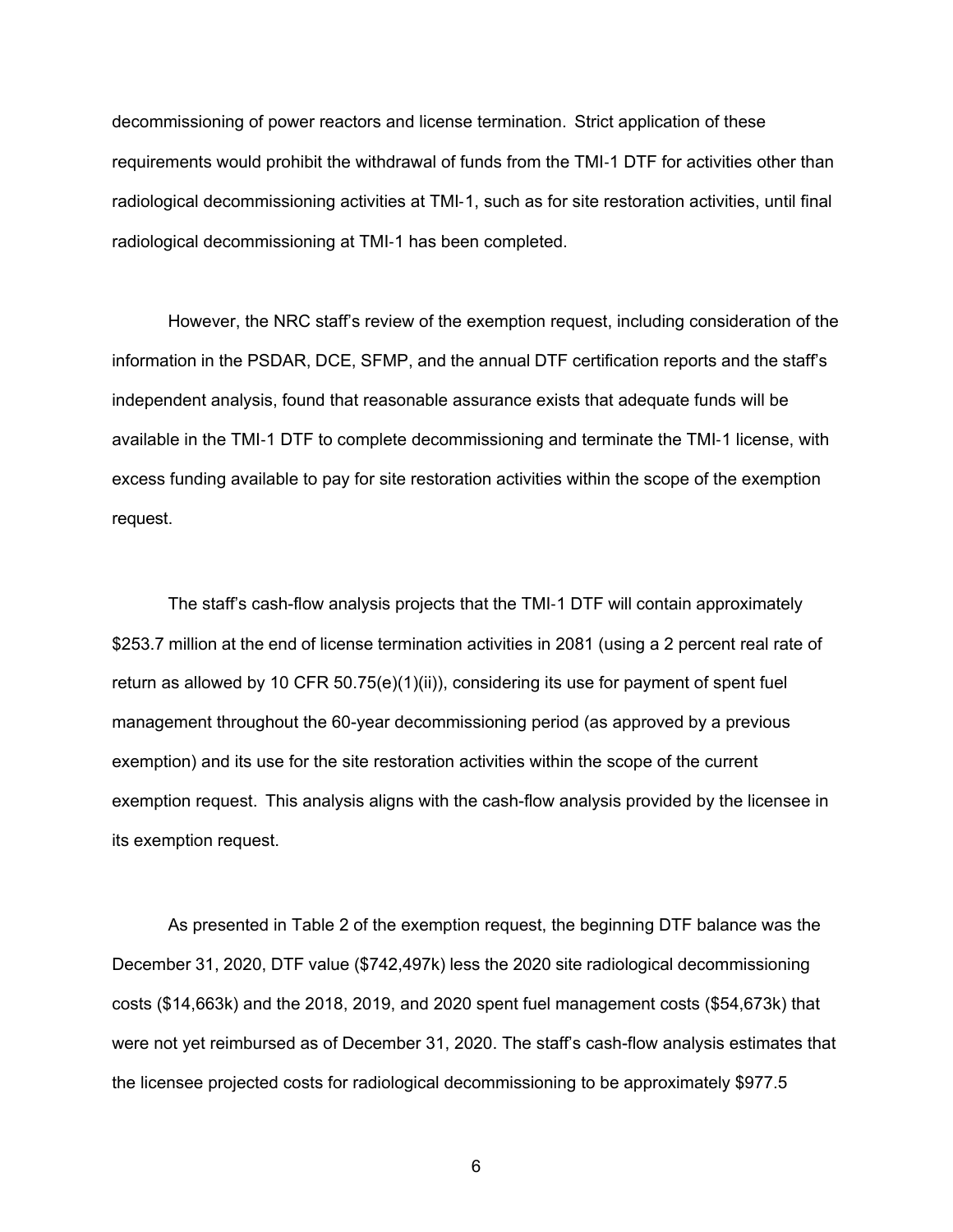million, costs for spent fuel management to be approximately \$160.1 million, and cost for site restoration activities to be approximately \$92.8 million, all in 2020 dollars. This amounts to total estimated costs of approximately \$1.23 billion for radiological decommissioning, spent fuel management, and site restoration activities with license termination occurring in 2081. In its analysis, the NRC staff assumed a 2 percent annual real rate of return on the DTF balance, less annual costs, resulting in a positive DTF balance of approximately \$253.7 million at the time of license termination.

Therefore, the NRC staff finds that the licensee has provided reasonable assurance that adequate funds will be available for the radiological decommissioning of TMI-1, even with the disbursement of funds from the DTF for spent fuel management (previously approved) and site restoration activities (currently requested). Accordingly, the NRC staff concludes that application of the requirements of 10 CFR  $50.82(a)(8)(i)(A)$  and 10 CFR  $50.75(h)(1)(iv)$ , that funds from the DTF only be used for radiological decommissioning activities and not for site restoration activities, is not necessary to achieve the underlying purpose of the rule. Thus, special circumstances are present supporting approval of the exemption request.

In its submittal, the licensee also requested exemption from the requirement of 10 CFR 50.75(h)(1)(iv) concerning prior written notification to the NRC of withdrawals from DTFs for activities other than radiological decommissioning. The underlying purpose of notifying the NRC prior to such withdrawals of funds from DTFs is to provide an opportunity for NRC intervention, when deemed necessary, if the withdrawals are for expenses other than those authorized by 10 CFR 50.75(h)(1)(iv) and 10 CFR 50.82(a)(8) that could result in there being insufficient funds in the DTFs to accomplish radiological decommissioning.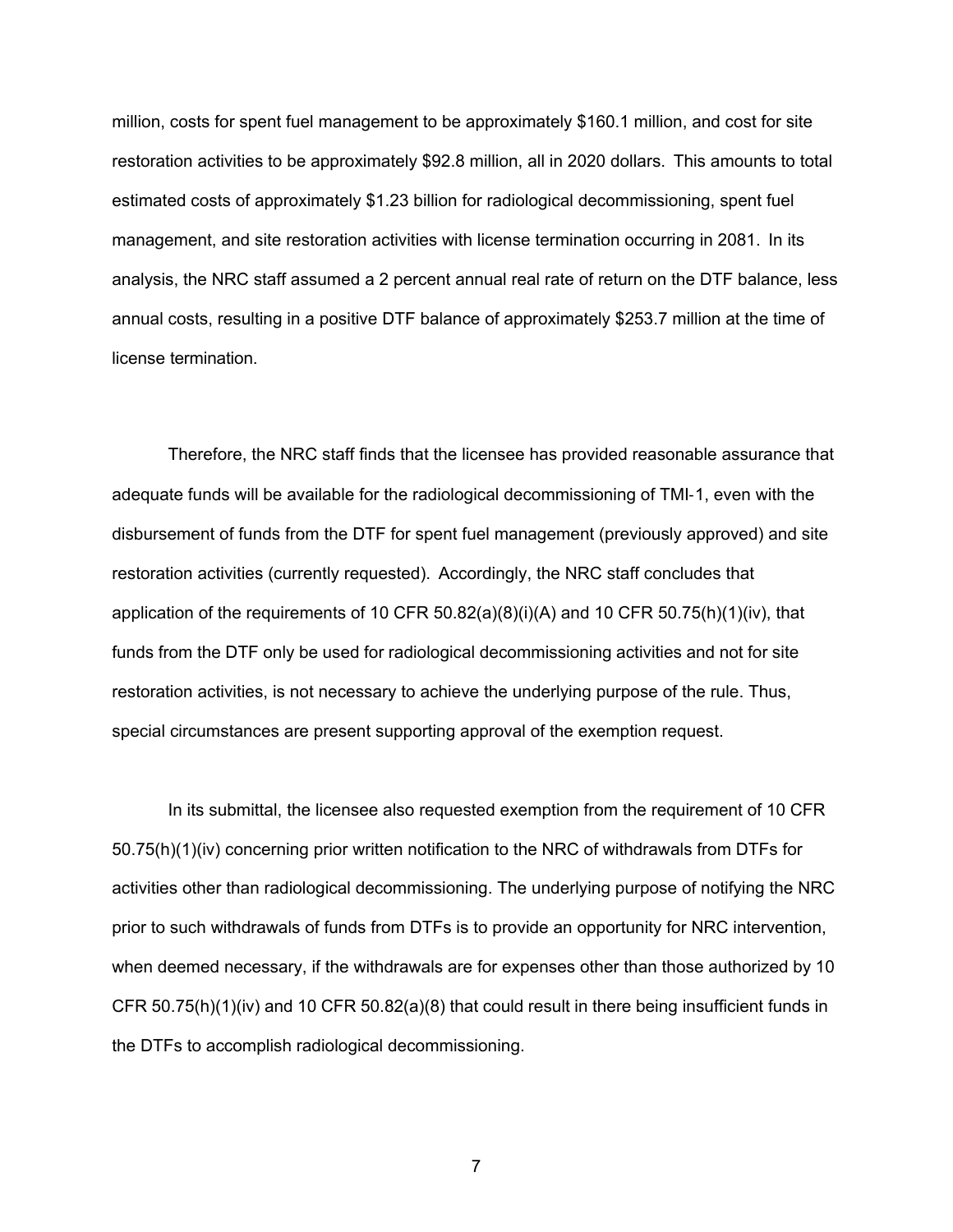By granting the exemption to 10 CFR 50.75(h)(1)(iv) and 10 CFR 50.82(a)(8)(i)(A), the NRC staff considers that withdrawals consistent with the licensee's exemption request are authorized. As stated previously, the NRC staff determined that there are sufficient funds in the TMI-1 DTF to complete radiological decommissioning activities, as well as to conduct spent fuel management (previously approved) and site restoration activities (currently requested), consistent with the TMI-1 PSDAR, DCE, SFMP and May 20, 2021, exemption request. Pursuant to the requirements in 10 CFR 50.82(a)(8)(v) and (vii), licensees are required to monitor and annually report to the NRC the status of the DTF and the licensee's funding for spent fuel management. These reports provide the NRC staff with awareness of, and the ability to take action on, any actual or potential funding deficiencies. Additionally, 10 CFR 50.82(a)(8)(vi) requires that the annual financial assurance status report must include additional financial assurance to cover the estimated cost of completion if the sum of the balance of any remaining decommissioning funds, plus earnings on such funds calculated at not greater than a 2-percent real rate of return, together with the amount provided by other financial assurance methods being relied upon, does not cover the estimated cost to complete the decommissioning. The requested exemption would not allow the withdrawal of funds from the DTF for any other purpose that is not currently authorized in the regulations without prior notification to the NRC. Therefore, the granting of the exemption to 10 CFR  $50.75(h)(1)(iv)$  to allow the licensee to make withdrawals from the TMI-1 DTF to cover authorized expenses for site restoration activities at TMI-1 without prior written notification to the NRC will still meet the underlying purpose of the regulation.

Special circumstances, in accordance with 10 CFR 50.12(a)(2)(iii), are present whenever compliance would result in undue hardship or other costs that are significantly in excess of those contemplated when the regulation was adopted, or that are significantly in excess of those incurred by others similarly situated. The licensee states that the DTF contains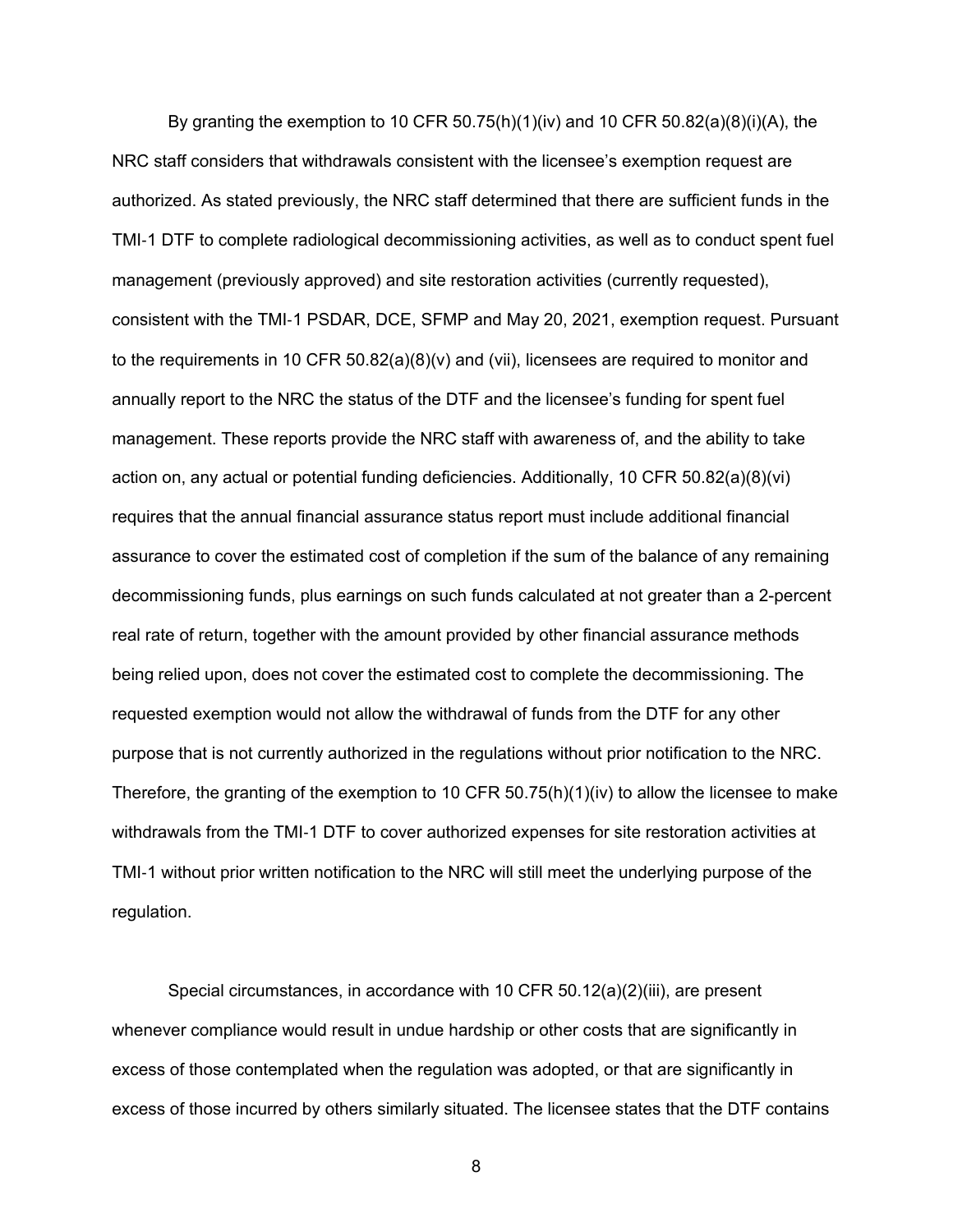funds in excess of the estimated costs of radiological decommissioning and that these excess funds are needed for site restoration activities. Preventing access to those excess funds in DTFs because site restoration activities are not associated with radiological decommissioning would create an unnecessary financial burden without any corresponding safety benefit. The adequacy of the TMI-1 DTF to cover the cost of activities associated with site restoration activities, in addition to radiological decommissioning and spent fuel management (pursuant to a previously approved exemption), is supported by the NRC staff's review as described herein and reflected in Attachment 1 of the exemption request. If the licensee cannot use the TMI-1 DTF for site restoration activities, it would need to obtain additional funding that would not be recoverable from the DTF, or it would have to modify its decommissioning approach and methods. The NRC staff concludes that either outcome would impose an unnecessary and undue burden significantly in excess of that contemplated when 10 CFR 50.82(a)(8)(i)(A) and 10 CFR 50.75(h)(1)(iv) were adopted.

The underlying purposes of 10 CFR  $50.82(a)(8)(i)(A)$  and 10 CFR  $50.75(h)(1)(iv)$  would be achieved by allowing the licensee to use a portion of the TMI-1 DTF for site restoration activities at TMI-1 without prior NRC notification, and compliance with the regulations would result in an undue hardship or other costs that are significantly in excess of those contemplated when the regulations were adopted. Thus, the special circumstances in 10 CFR 50.12(a)(2)(ii) and 10 CFR 50.12(a)(2)(iii) exist and support the approval of the requested exemptions.

# **E. Environmental Considerations**

In accordance with 10 CFR 51.31(a), the Commission has determined that the granting of the exemptions will not have a significant effect on the quality of the human environment (see Environmental Assessment and Finding of No Significant Impact published in the Federal Register on June 6, 2021 (87 FR 34311)).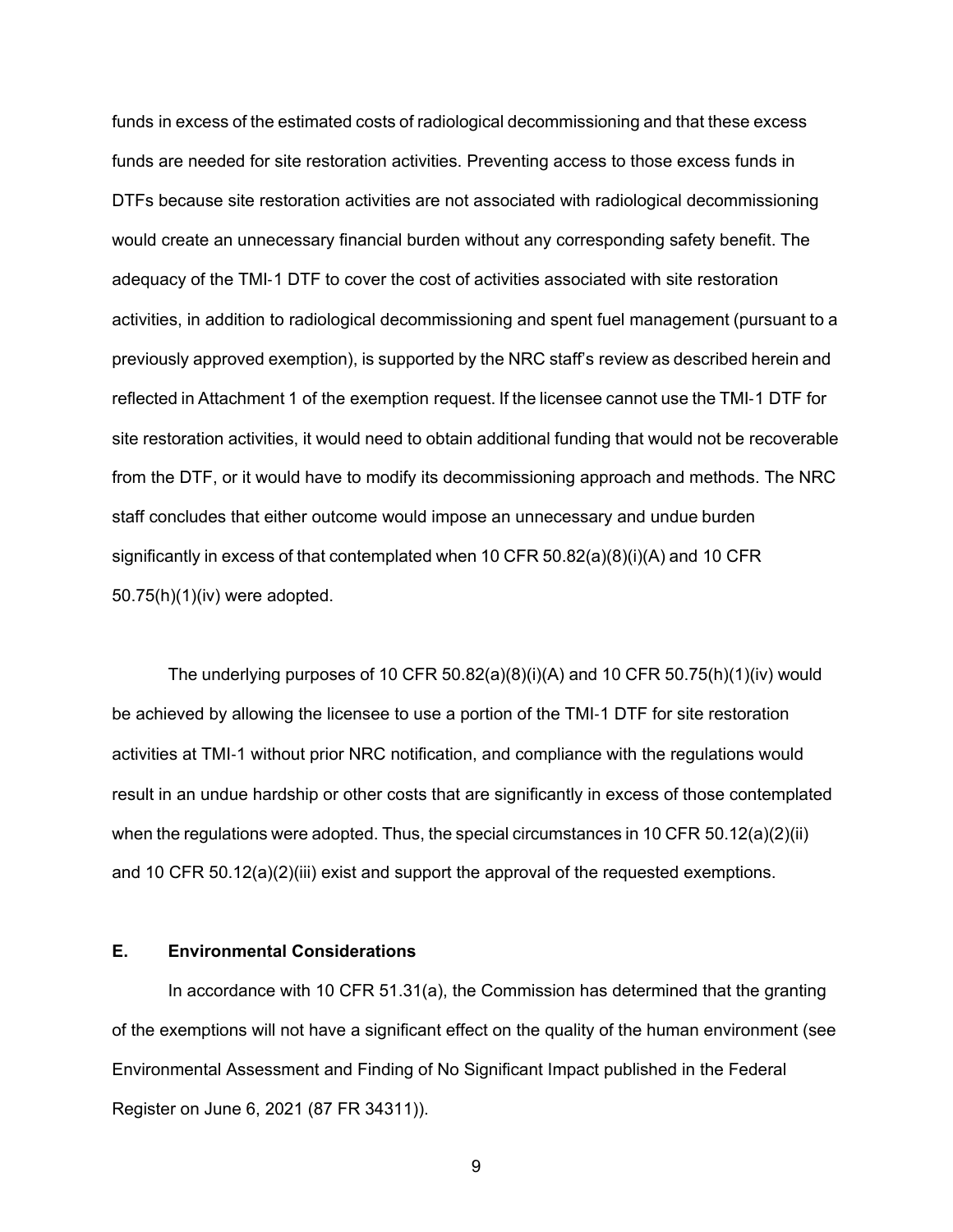#### **IV. Conclusions**

In consideration of the above, the NRC staff finds that reasonable assurance exists that adequate funds will be available in the TMI-1 DTF to complete radiological decommissioning of the site and to terminate the TMI-1 license, with excess funding available to pay for spent fuel management (previously approved) and site restoration activities within the scope of the exemption request. There is no decrease in safety associated with the DTF being used to fund activities associated with site restoration.

Accordingly, the Commission has determined that, pursuant to 10 CFR 10 CFR 50.12(a), the exemptions are authorized by law, will not present an undue risk to the public health and safety, and are consistent with the common defense and security. Also, special circumstances are present. Therefore, the Commission hereby grants CEG the exemptions from the requirements of 10 CFR 50.82(a)(8)(i)(A) and 10 CFR 50.75(h)(1)(iv) to allow CEG to use of a portion of the funds from the TMI-1 DTF for site restoration activities, without prior NRC notification.

The exemptions are effective upon issuance.

# **V. Availability of Documents**

The documents identified in the following table are available to interested persons through ADAMS.

| <b>DOCUMENT</b>                                                                                                                                           | <b>ADAMS ACCESSION NO.</b> |
|-----------------------------------------------------------------------------------------------------------------------------------------------------------|----------------------------|
| Three Mile Island Nuclear Station, Unit 1,<br>Request for Exemption from 10 CFR<br>   50.82(a)(8)(i)(A) and 10 CFR 50.75(h)(1)(iv),<br>dated May 20, 2021 | ML21140A311                |